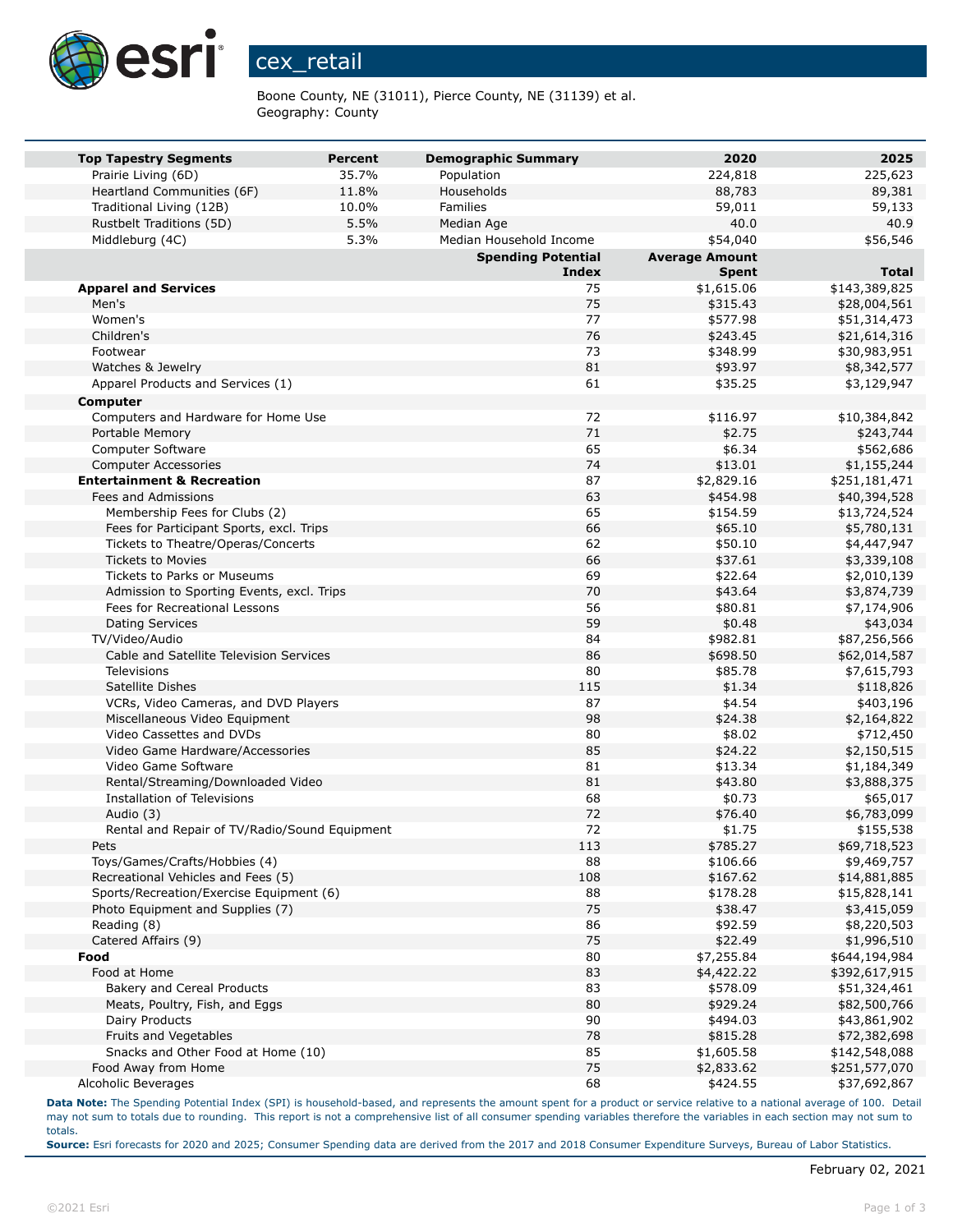

Boone County, NE (31011), Pierce County, NE (31139) et al. Geography: County

|                                            | <b>Spending Potential</b><br><b>Index</b> | <b>Average Amount</b><br><b>Spent</b> | <b>Total</b>    |
|--------------------------------------------|-------------------------------------------|---------------------------------------|-----------------|
| <b>Financial</b>                           |                                           |                                       |                 |
| Value of Stocks/Bonds/Mutual Funds         | 75                                        | \$18,320.37                           | \$1,626,537,508 |
| Value of Retirement Plans                  | 73                                        | \$69,328.02                           | \$6,155,149,891 |
| Value of Other Financial Assets            | 87                                        | \$7,078.02                            | \$628,407,820   |
| Vehicle Loan Amount excluding Interest     | 77                                        | \$2,240.86                            | \$198,950,305   |
| Value of Credit Card Debt                  | 76                                        | \$1,976.74                            | \$175,501,287   |
| Health                                     |                                           |                                       |                 |
| Nonprescription Drugs                      | 97                                        | \$144.61                              | \$12,838,880    |
| Prescription Drugs                         | 98                                        | \$344.42                              | \$30,578,268    |
| Eyeglasses and Contact Lenses              | 107                                       | \$99.76                               | \$8,856,794     |
| Home                                       |                                           |                                       |                 |
| Mortgage Payment and Basics (11)           | 77                                        | \$8,095.12                            | \$718,708,994   |
| Maintenance and Remodeling Services        | 79                                        | \$2,037.79                            | \$180,920,783   |
| Maintenance and Remodeling Materials (12)  | 106                                       | \$582.70                              | \$51,734,074    |
| Utilities, Fuel, and Public Services       | 85                                        | \$4,154.44                            | \$368,843,736   |
| <b>Household Furnishings and Equipment</b> |                                           |                                       |                 |
| Household Textiles (13)                    | 77                                        | \$78.44                               | \$6,963,918     |
| Furniture                                  | 75                                        | \$482.39                              | \$42,828,166    |
| Rugs                                       | 87                                        | \$30.51                               | \$2,708,741     |
| Major Appliances (14)                      | 83                                        | \$296.86                              | \$26,355,791    |
| Housewares (15)                            | 90                                        | \$87.36                               | \$7,755,718     |
| Small Appliances                           | 83                                        | \$41.08                               | \$3,646,766     |
| Luggage                                    | 64                                        | \$9.43                                | \$837,009       |
| Telephones and Accessories                 | 79                                        | \$70.16                               | \$6,229,432     |
| <b>Household Operations</b>                |                                           |                                       |                 |
| Child Care                                 | 72                                        | \$368.66                              | \$32,730,909    |
| Lawn and Garden (16)                       | 92                                        | \$447.30                              | \$39,712,727    |
| Moving/Storage/Freight Express             | 66                                        | \$39.80                               | \$3,533,695     |
| Housekeeping Supplies (17)                 | 88                                        | \$682.76                              | \$60,617,589    |
| <b>Insurance</b>                           |                                           |                                       |                 |
| Owners and Renters Insurance               | 93                                        | \$557.98                              | \$49,539,555    |
| Vehicle Insurance                          | 82                                        | \$1,470.57                            | \$130,561,798   |
| Life/Other Insurance                       | 80                                        | \$434.74                              | \$38,597,631    |
| Health Insurance                           | 88                                        | \$3,257.16                            | \$289,180,153   |
| Personal Care Products (18)                | 84                                        | \$418.23                              | \$37,131,314    |
| School Books and Supplies (19)             | 74                                        | \$109.10                              | \$9,686,288     |
| <b>Smoking Products</b>                    | 98                                        | \$394.46                              | \$35,021,420    |
| <b>Transportation</b>                      |                                           |                                       |                 |
| Payments on Vehicles excluding Leases      | 91                                        | \$2,350.75                            | \$208,706,475   |
| Gasoline and Motor Oil                     | 85                                        | \$2,012.60                            | \$178,684,641   |
| Vehicle Maintenance and Repairs            | 88                                        | \$1,021.93                            | \$90,730,193    |
| <b>Travel</b>                              |                                           |                                       |                 |
| Airline Fares                              | 66                                        | \$397.96                              | \$35,331,876    |
| Lodging on Trips                           | 81                                        | \$525.30                              | \$46,638,085    |
| Auto/Truck Rental on Trips                 | 72                                        | \$20.72                               | \$1,839,490     |
| Food and Drink on Trips                    | 77                                        | \$440.61                              | \$39,118,554    |

**Data Note:** The Spending Potential Index (SPI) is household-based, and represents the amount spent for a product or service relative to a national average of 100. Detail may not sum to totals due to rounding. This report is not a comprehensive list of all consumer spending variables therefore the variables in each section may not sum to totals. **Source:** Esri forecasts for 2020 and 2025; Consumer Spending data are derived from the 2017 and 2018 Consumer Expenditure Surveys, Bureau of Labor Statistics.